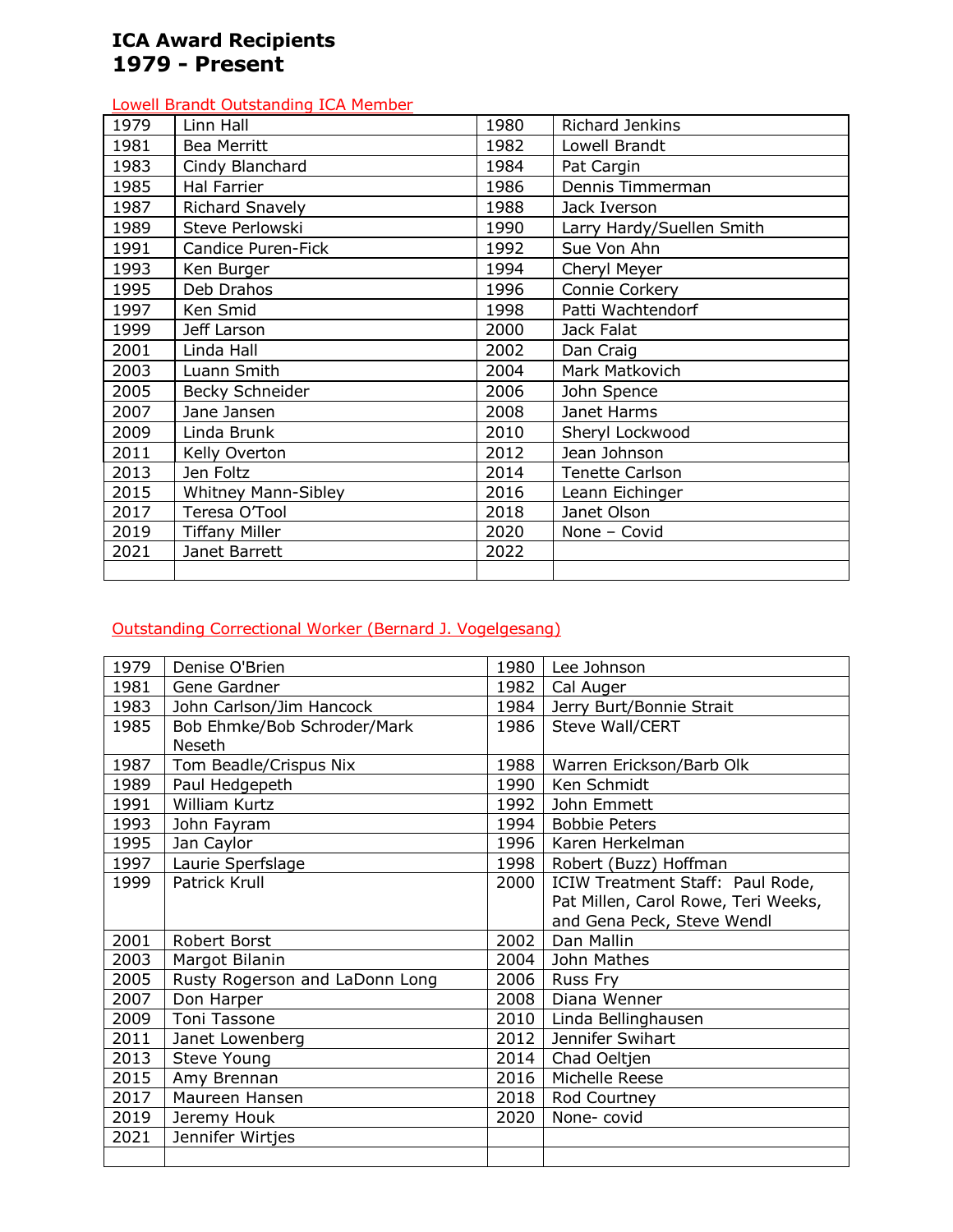# Outstanding Correctional Program

| 2000 | 2 <sup>nd</sup> District Day Program Center | 2001 | Mt. Pleasant Correctional Facility      |
|------|---------------------------------------------|------|-----------------------------------------|
|      |                                             |      | Substance Abuse Treatment Program       |
| 2002 | <b>IMCC Hospice Work Group</b>              | 2003 | Waterloo Dual Diagnosis Offender        |
|      |                                             |      | Program                                 |
| 2004 | ISP Habitat for Humanity                    | 2005 | ASP Therapeutic Community               |
| 2006 | ISP Staff Victimization & Support Svcs      | 2007 | Scott County Jail Based Treatment       |
|      | Team                                        |      | Program                                 |
| 2008 | Iowa Prison Industries Braille Program      | 2009 | <b>Black Hawk and Dubuque Mental</b>    |
|      | – ASP                                       |      | <b>Health Diversion Programs</b>        |
| 2010 | 5th District Women's Residential            | 2011 | Lowell Brandt Treatment Unit, IMCC      |
|      | Facility                                    |      |                                         |
| 2012 | Forensic Psychiatric Hospital               | 2013 | Domestic Unit, 5 <sup>th</sup> District |
|      | Workgroup                                   |      |                                         |
| 2014 | <b>GPS Central Command Center</b>           | 2015 | Youthful Offender Unit, ASP             |
| 2016 | 5th Judicial District Warrant Team          | 2017 | 5th Judicial District Support           |
|      |                                             |      | Services Unit                           |
| 2018 | 3rd Judicial District DCS                   | 2019 | IMCC – M Unit                           |
| 2020 | None $-$ covid                              | 2021 | Waterloo Mental Health Reentry Unit     |
|      |                                             |      |                                         |

#### Outstanding Citizen

| 1979 | Wayne Hughson                            | 1980 | <b>Bill Faches</b>                       |
|------|------------------------------------------|------|------------------------------------------|
| 1981 | Sister Dorothy Hennessey                 | 1982 | Pat Wieck                                |
| 1983 | Gil Cranberg                             | 1984 | Martin Phelan                            |
| 1985 | Iowa League of Women Voters              | 1986 | Michael Quinn                            |
| 1987 | John Stratton                            | 1988 | 6th Judicial District Board of Directors |
| 1989 | Robert Holden                            | 1990 | Ferrell Reed/Doris Lee                   |
| 1991 | Mennonite Churches of Kalona             | 1992 | Dan Holck                                |
| 1993 | Stella Maxwell                           | 1994 | Louise Weiss                             |
| 1995 | <b>Community Corrections Improvement</b> | 1996 | Volunteer Chaplaincy Program             |
|      | Assn.                                    |      |                                          |
| 1997 | David Rittman                            | 1998 | <b>Bill McCusker</b>                     |
| 1999 | Alan Jahn                                | 2000 | Rev. Elwin Colson                        |
| 2001 | Bob Rod                                  | 2002 | Marshall Co. Drug Ct. Citizen Panel      |
| 2003 | Diane Schaeffer                          | 2004 | Iowa City Government Channel 4           |
|      | 2005   Churches United                   | 2006 | Mario Hayslett                           |
| 2007 | Sheldon RTF Restorative Justice Panel    | 2008 | Ben Ratekin                              |
| 2009 | Deb Theeler                              | 2010 | Deacons Bill Hickson and Tom Lang        |
|      |                                          |      | Dubuque Archdiocese                      |
| 2011 | Dinner at Our House (Cedar Rapids,       | 2012 | Dr. Rachel Williams                      |
|      | IA)                                      |      |                                          |
| 2013 | Love in the Name of Christ of Greater    | 2014 | Dr. Terry Moenke                         |
|      | Sheldon                                  |      |                                          |
| 2015 | Carol Kirkbride                          | 2016 | Wenday Cooper                            |
| 2017 | Neil Wheeler                             | 2018 | <b>DMACC</b>                             |
| 2019 | Polk County Jail Diversion               | 2020 | None - Covid                             |
| 2021 | Jessie Goodwin, Kingdom Living           |      |                                          |
|      |                                          |      |                                          |

## Outstanding Public Official/Employee

| 1979   Don Doyle        |      | 1980   Andy McKean      |
|-------------------------|------|-------------------------|
| 1981   Roland Edelin    |      | 1982   Frances Messerly |
| 1983   Sen. Robert Carr | 1984 | Rep. Ralph Rosenberg    |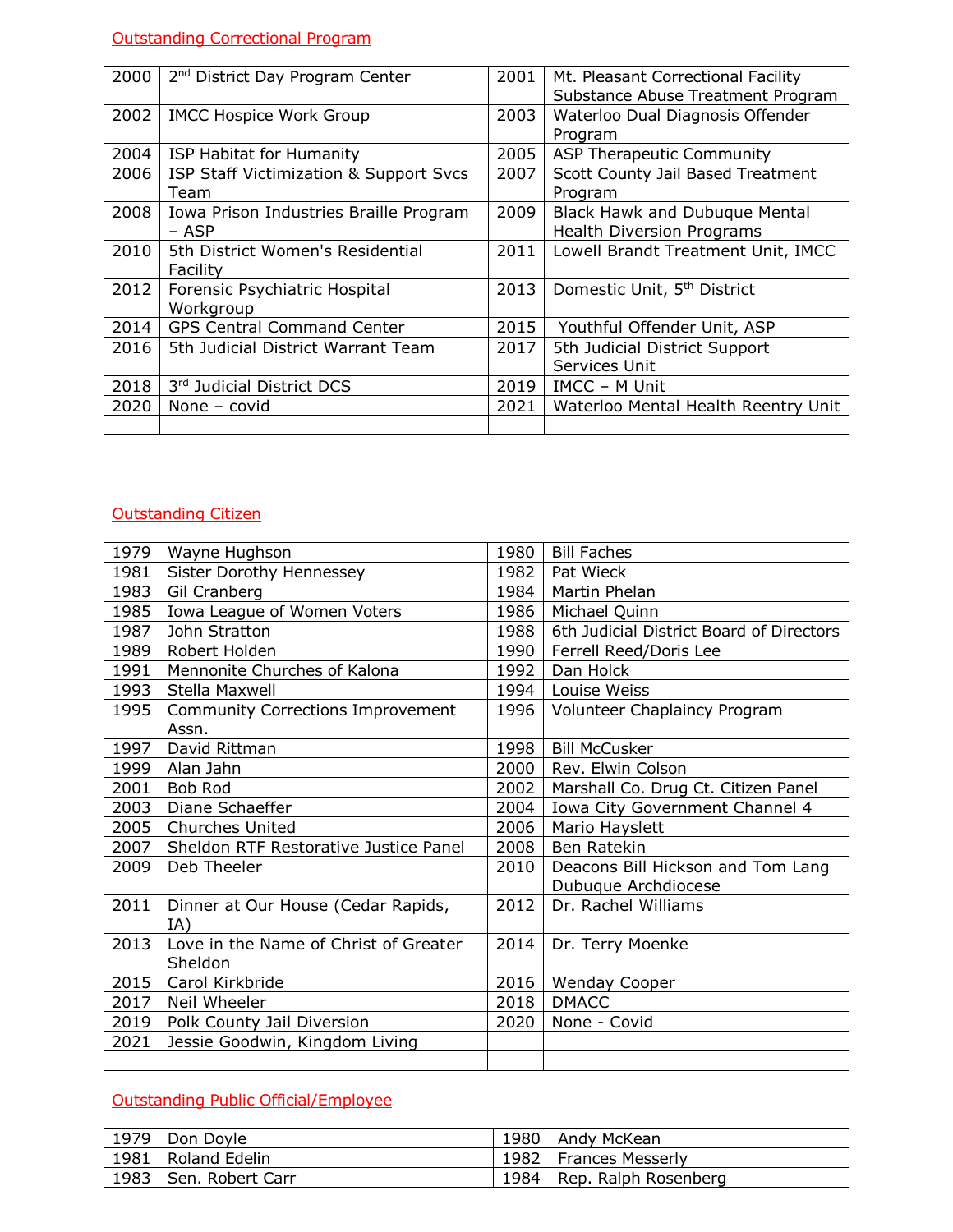| 1985 | Att. Gen. Tom Miller & Staff       | 1986 | No Award                           |
|------|------------------------------------|------|------------------------------------|
| 1987 | Judge Van Zimmer                   | 1988 | Gary Baugher                       |
| 1989 | Pat White                          | 1990 | Sen. Eugene Fraise                 |
| 1991 | No Award                           | 1992 | Barbara Binnie                     |
| 1993 | Senator Elaine Szymoniak &         | 1994 | No Award                           |
|      | Representative Dorothy Carpenter   |      |                                    |
| 1995 | Dean Wright                        | 1996 | 6th Dist. Assoc. Judges            |
| 1997 | Kathy Green                        | 1998 | Sen. Robert Dvorsky                |
| 1999 | Judge Linda Reade                  | 2000 | Judge Thomas Hronek                |
| 2001 | David Joswiak                      | 2002 | David Wehrman                      |
| 2003 | Debbie Dowell                      | 2004 | Steve Tisue and Waterloo CPC Staff |
| 2005 | Curt Smith                         | 2006 | Judge Thomas Bower                 |
| 2007 | Robin Malmberg                     | 2008 | No Award                           |
| 2009 | Mary Chapman                       | 2010 | Rob Hogg                           |
| 2011 | Lance Horbach                      | 2012 | Tom Eachus                         |
| 2013 | Ames Police Department-Safe        | 2014 | No Award                           |
|      | Neighborhood Team                  |      |                                    |
| 2015 | Judge James Coil                   | 2016 | Judge Kirk Daily                   |
| 2017 | Iowa DPS/DCI Sex Offender Registry | 2018 | Jennifer Lahey                     |
| 2019 | H. Loraine Wallace & William Hill  | 2020 | None - Covid                       |
| 2021 | Dr. Amie Zarling                   |      |                                    |
|      |                                    |      |                                    |

## Victim Assistance (Scotia Knouff Award)

| 1979 | <b>Information Not Available</b>                  | 1980 | <b>Information Not Available</b>  |
|------|---------------------------------------------------|------|-----------------------------------|
| 1981 | 6th Jud. Dist. Restitution                        | 1982 | <b>Information Not Available</b>  |
| 1983 | <b>Information Not Available</b>                  | 1984 | <b>Information Not Available</b>  |
| 1985 | No Award                                          | 1986 | <b>IOVA</b>                       |
| 1987 | <b>Trish Harlow</b>                               | 1988 | Carol Meade                       |
| 1989 | Vicke Crompton/Greg Teetter                       | 1990 | Rich Joens/Nancy Ziegenmeyer/Jane |
|      |                                                   |      | Schorer/Geneva Overholser         |
| 1991 | Mike Lazio                                        | 1992 | Christie Munson                   |
| 1993 | Fred Scaletta                                     | 1994 | No Award                          |
|      | 1995   Laurie Schipper                            | 1996 | No Award                          |
| 1997 | No Award                                          | 1998 | Linda Sorenson                    |
| 1999 | Beje and Homer Clark                              | 2000 | <b>Betty Brown</b>                |
| 2001 | DOC's Victim Advisory Council                     | 2002 | Laura Scheffert-James             |
| 2003 | Mary Roche                                        | 2004 | Candis Lockard                    |
| 2005 | Chris Baker                                       | 2006 | <b>Todd Roberts</b>               |
| 2007 | Dwayne Prull                                      | 2008 | Teresa O'Toole & Dean Lindeman    |
| 2009 | 6 <sup>th</sup> Judicial District Victim Advisory | 2010 | Jennifer Reynoldson               |
|      | Committee                                         |      |                                   |
| 2011 | Kim Smith                                         | 2012 | Jennifer Bertagnoli               |
| 2013 | Rodney Fritz                                      | 2014 | Sarah Harms                       |
| 2015 | Laura Bruess                                      | 2016 | Debbie James                      |
| 2017 | Andrea Dunlay                                     | 2018 | Carrie Hill                       |
| 2019 | Deb Flammang - Roper                              | 2020 | None - Covid                      |
| 2021 | DOC SVSS Team                                     |      |                                   |
|      |                                                   |      |                                   |

## Women in Corrections Award

| 1984   Barb Freeman      | 1985   Kay Shaw        |
|--------------------------|------------------------|
| 1986   Clarice Martz     | 1987   Cindy Gunther   |
| 1988   Linda Murken      | 1989   Carol Clemens   |
| 1990   Patti Wachtendorf | 1991   Debbie Nichols  |
| 1992   Pam Benson        | 1993   Jean Kuehl      |
| 1994   Ann Iverson       | 1995   Mary Jo England |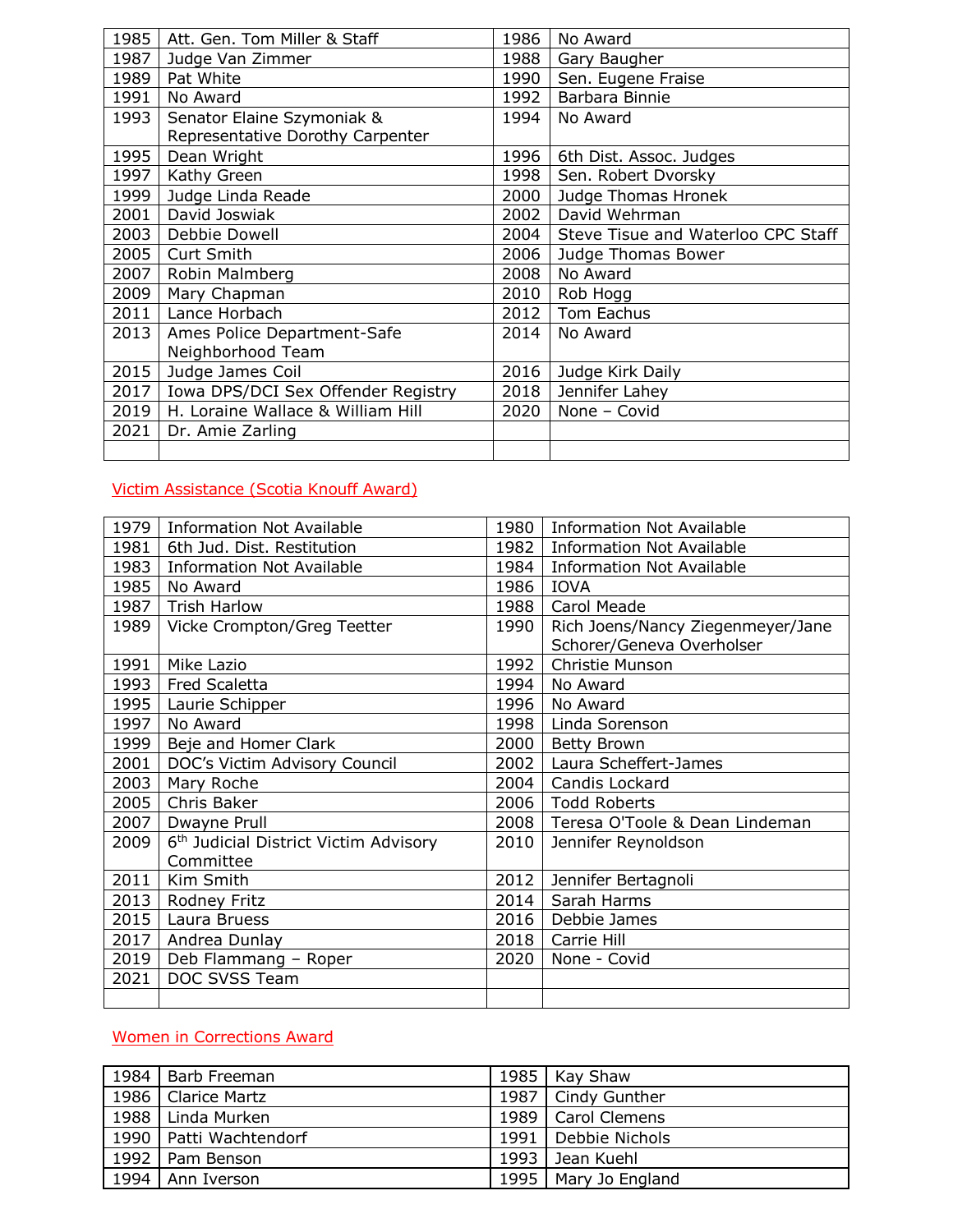| 1996 | The Six Institutional Treatment Directors    | 1997 | Jody Heifner                                                  |
|------|----------------------------------------------|------|---------------------------------------------------------------|
| 1998 | Anne Brown                                   | 1999 | Cheryl Hannah                                                 |
| 2000 | Jeanette Bucklew                             | 2001 | Mt. Pleasant Female Special Needs<br>Unit                     |
| 2002 | Maureen Hansen                               | 2003 | Netti Renshaw                                                 |
| 2004 | Sally Kreamer                                | 2005 | Beverly Huffman                                               |
| 2006 | Arlene Anderson                              | 2007 | Cheryl Overlin                                                |
| 2008 | Cheryl K. Meyer                              | 2009 | Kim McIrvin                                                   |
| 2010 | Brenda Miller                                | 2011 | Juli Christensen                                              |
| 2012 | Sherri Miene                                 | 2013 | Angela Karaidos                                               |
| 2014 | Denise Cooper                                | 2015 | <b>Sisters Together Achieving</b><br>Recovery (STAR), ICIW    |
| 2016 | Fresh Start-5 <sup>th</sup> Judicial Program | 2017 | Janis Wren                                                    |
| 2018 | Sheryl Dahm                                  | 2019 | Wings of Refuge                                               |
| 2020 | None- Covid                                  | 2021 | Courtney Arringdale, MikeGluesing<br>& David Southwick - ICIW |
|      |                                              |      |                                                               |

# Outstanding Multi-Cultural Issues Worker

| 1985 | JoeAnna Cheatom (posthumous)    | 1986 | Lew Busch (posthumous)         |
|------|---------------------------------|------|--------------------------------|
| 1987 | Virgil Gooding                  | 1988 | Lewis Washington               |
| 1989 | Mary Simpson                    | 1990 | Judge George Stigler           |
| 1991 | Deb Edwards                     | 1992 | Clarence Key                   |
| 1993 | Lynelle Hawthorne               | 1994 | Robin Bagby                    |
| 1995 | Howard Hinton Jr.               | 1996 | William Martinez               |
| 1997 | Will McClendon                  | 1998 | Anthony Alexander Haughton     |
| 1999 | Peggy Urtz                      | 2000 | Dave Garner                    |
| 2001 | Suellen Smith                   | 2002 | Karen Avila                    |
| 2003 | Mary Avaux                      | 2004 | <b>Claudette Carter-Thomas</b> |
| 2005 | No Award                        | 2006 | Lynne Lopez                    |
| 2007 | Rev. Rogers Kirk, Jr.           | 2008 | Stephanie Kassel               |
| 2009 | <b>Tenette Carlson</b>          | 2010 | Janet Butz                     |
| 2011 | Marvin Spencer                  | 2012 | Ronice Payne                   |
| 2013 | Rachel Schoenthal               | 2014 | Ty Steward                     |
| 2015 | Audra Burns                     | 2016 | Darby Washington               |
| 2017 | Kennesha Woods                  | 2018 | No award                       |
| 2019 | <b>IMCC Diversity Committee</b> | 2020 | None - Covid                   |
| 2021 | No award                        |      |                                |

# Larry Brimeyer Award for Exceptional Leadership

| 2009   Daniel R. Craig    |      | 2010   Linda Murken   |
|---------------------------|------|-----------------------|
| $2011$ Jim Wayne          | 2012 | Jerry Burt            |
| 2013   Robert A. Johnson  |      | 2014   Marcy Stroud   |
| 2015   Karen E. Herkelman |      | $2016$   No Award     |
| $2017$ Jane Jansen        |      | 2018   Adam Yetmar    |
| 2019   Scott Eschen       |      | $2020$   None - Covid |
| $2021$ Jay Nelson         |      |                       |

# Past President

|      | 1988 Judy Butin          |      | 1989   Mick Meeks          |
|------|--------------------------|------|----------------------------|
| 1990 | Dan Smith                |      | 1991   Darlene Piltingsrud |
|      | 1992   Sue Ellen Smith   |      | 1993   Peggy Blazek        |
|      | 1994   Clarence Key, Jr. |      | 1995   Steve Perlowski     |
| 1996 | Mary Jo                  | 1997 | Dave Scurr                 |